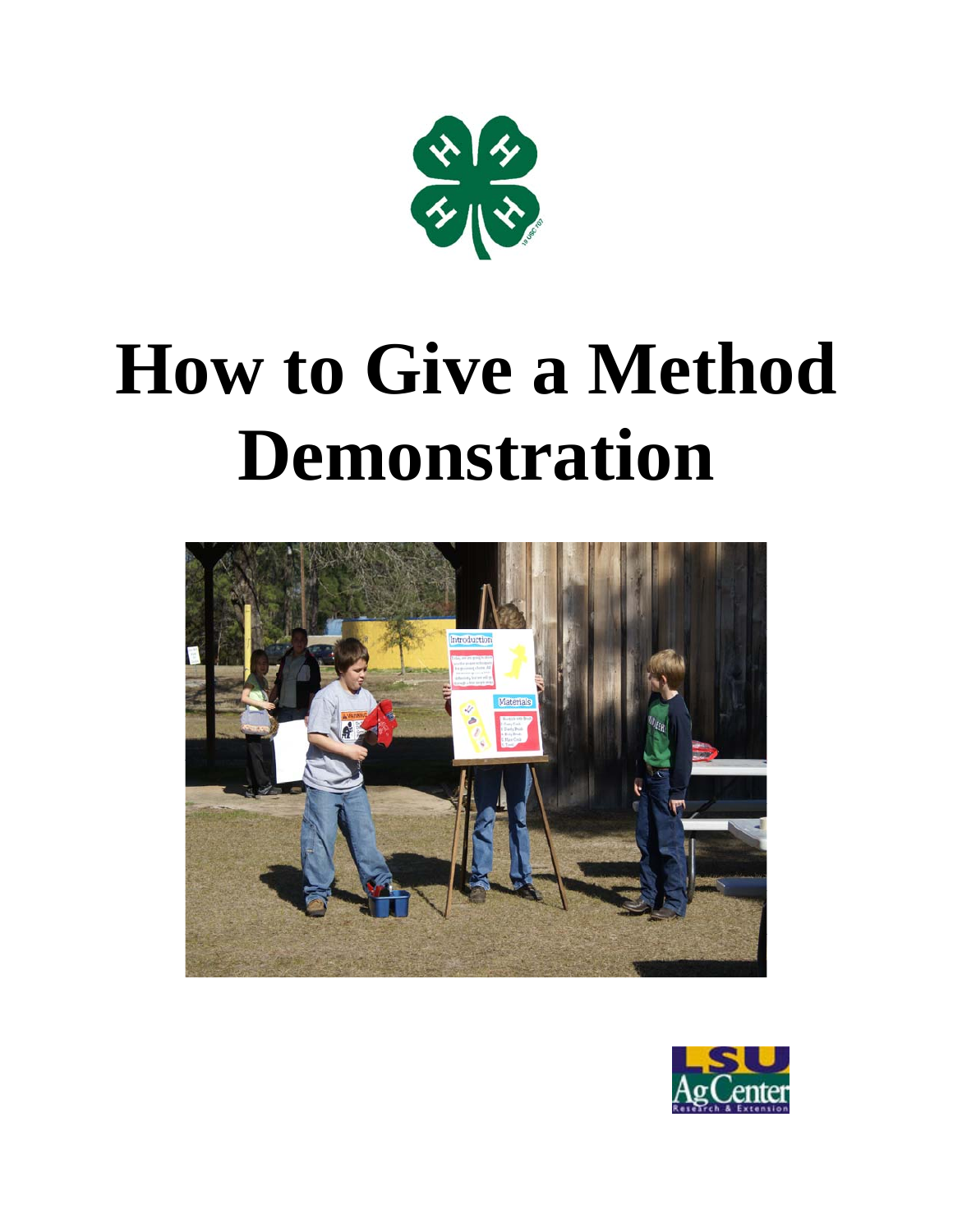# **WHAT IS A METHOD DEMONSTRATION?**

A method demonstration is a teaching method used to communicate an idea with the aid of visuals such as flip charts, posters, power point, etc. A demonstration is the process of teaching someone how to make or do something in a step-by-step process. As you show how, you "tell" what you are doing. A demonstration always has a finished product. The key to a good demonstration is for the audience to be able to go home and do what you have taught hem how to do.

# **WHERE TO START:**

# **Choose Your Subject:**

The subject should fit your interests, experience, knowledge and skills. It should be exciting and not dull, challenging and not routine. If you are bored, your audience will be bored.

#### **Brainstorm:**

Come up with numerous ideas for the subject. The more the better! Possible ideas could include:

- Something that you have done in a 4-H project
- Something that you do well
- Something that you would like to know more about
- Something others might have an interest in
- Something you are enthusiastic about
- Something that you believe in
- Something that challenges your ability

From your ideas, choose one that:

- $\bullet$  Is unique
- Is suited to the age group
- Has a theme that can carry out your purpose in giving the presentation
- Has a clever title
- Appeals to the interests of the audience
- Is limited to one idea and not several

# **The Plan:**

Plan your demonstration on paper. Detailed planning saves time in the long run and is the key to an effective presentation. Planning includes:

- Listing supplies needed (equipment, posters, etc.)
- Collecting information that is accurate (use references such as the web, magazines, books, etc.)
- Listing steps to be shown, in order
- Deciding what will be said along with each step
- Planning how equipment and materials will be used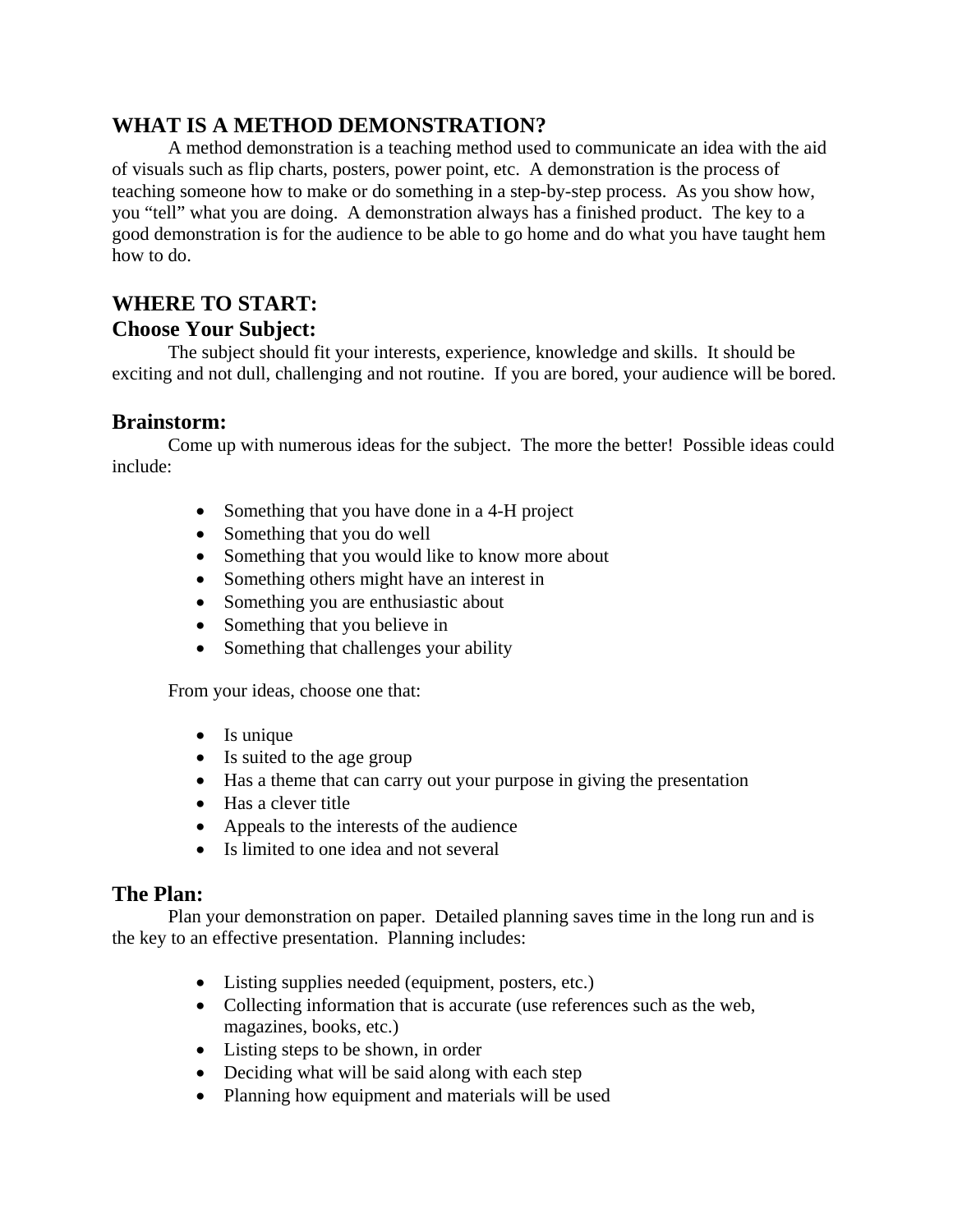#### **The Outline:**

- 1. Introduction
- 2. Body
- 3. Summary

#### **Introduction – Why:**

- Greet your audience
- Introduce yourself
- Use a gimmick to draw attention
	- a personal incident
	- a flashy poster
	- a famous saying, riddle, poem, skit, song
	- a dramatic or shocking statement or problem
	- ask a question
	- a gesture
	- show a completed product

#### **Body – How:**

- Discuss the main points
- Explain each step
- Keep it simple but include the steps necessary to make or do what is intended

#### **Summary – What:**

- Display the finished product
- Highlight the main points
- State sources if information
- Ask for questions "Thank you for your attention, are there any questions?"

# **PLAN YOUR VISUALS:**

 The Primary purpose of visuals such as posters or a power point slide is to add interest and sparkle and to further explain a point.

- Keep visuals simple
- Make cover posters creative but keep other posters simple without a lot of graphics
- Print or use the computer to print out lettering
- Make lettering large enough to read from across the room
- Use only one color marker or print color (black on white posters are always best)
- Keep wording simple and do not write out the whole demonstration on you posters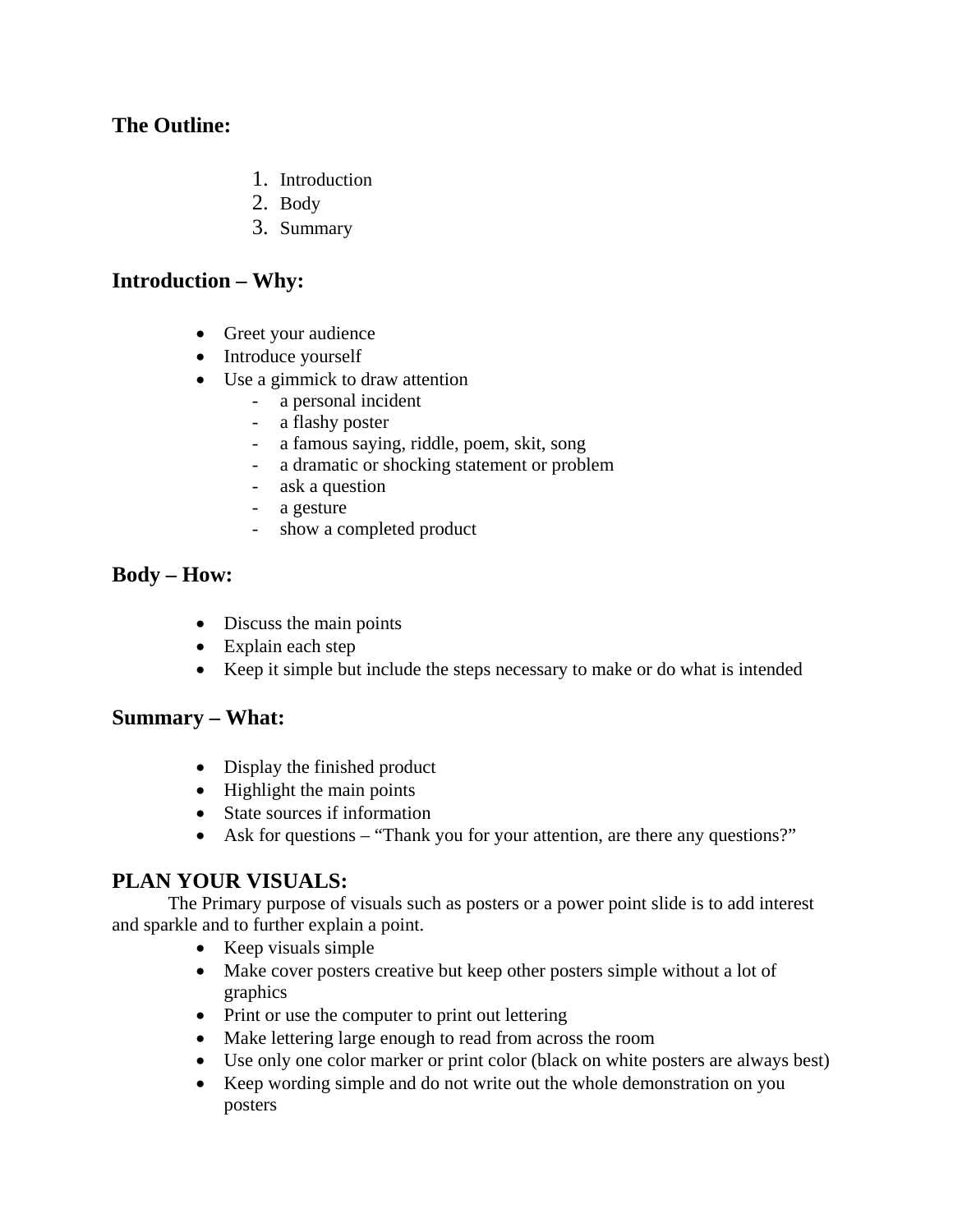- Use key words
- Use only what is necessary to get point across

To evaluate your visuals, ask yourself:

- Is it needed?
- Does it focus attention?
- Is it large enough to read?
- Is it neat and simple?
- Is it on heavy cardboard or posters that will not roll or bend?
- Is it easy to use?
- Is it simple to design?
- Colorful and eye-catching (cover poster)?
- Does it stress or explain a point?

# **CONSIDER THE TITLE:**

 The title may be the last step in the preparation of a demonstration. If you concentrate on the idea and the development of the presentation, the title will come.

 Titles that are effective usually are short, descriptive and image making. A title should suggest the demonstration subject without telling the whole story.

# **PLAN YOUR APPEARANCE:**

 A neat well-groomed appearance is important! Clothing need not be a traditional uniform but should in keeping with the occasion. A conservative costume may add interest but don't overdo, it will distract from your demonstration.

Follow these guidelines:

- Avoid wearing heavy, dangling jewelry
- Stand tall do not lean on the table or twist one foot behind the other
- Have eye contact with the audience
- Control voice pitch and speed
- Avoid mannerisms that may be distracting pushing back hair, pacing, rocking

# **ORGANIZE EQUIPMENT AND SUPPLIES:**

- Make a list of all the equipment and supplies needed
- Arrange equipment and supplies neatly in order of how you will use them
- $\bullet$  Have a 2<sup>nd</sup> table behind you (if possible) to keep equipment and supplies on before needed in the demonstration and to set article out of the way after you have used them
- Clear your demonstration table as you finish each step

Here are some suggestions:

- 1. Have a neat, well lighted demonstration table or work surface of proper height
- 2. use trays for moving small equipment and supplies to the table. Arrange items in order of use.